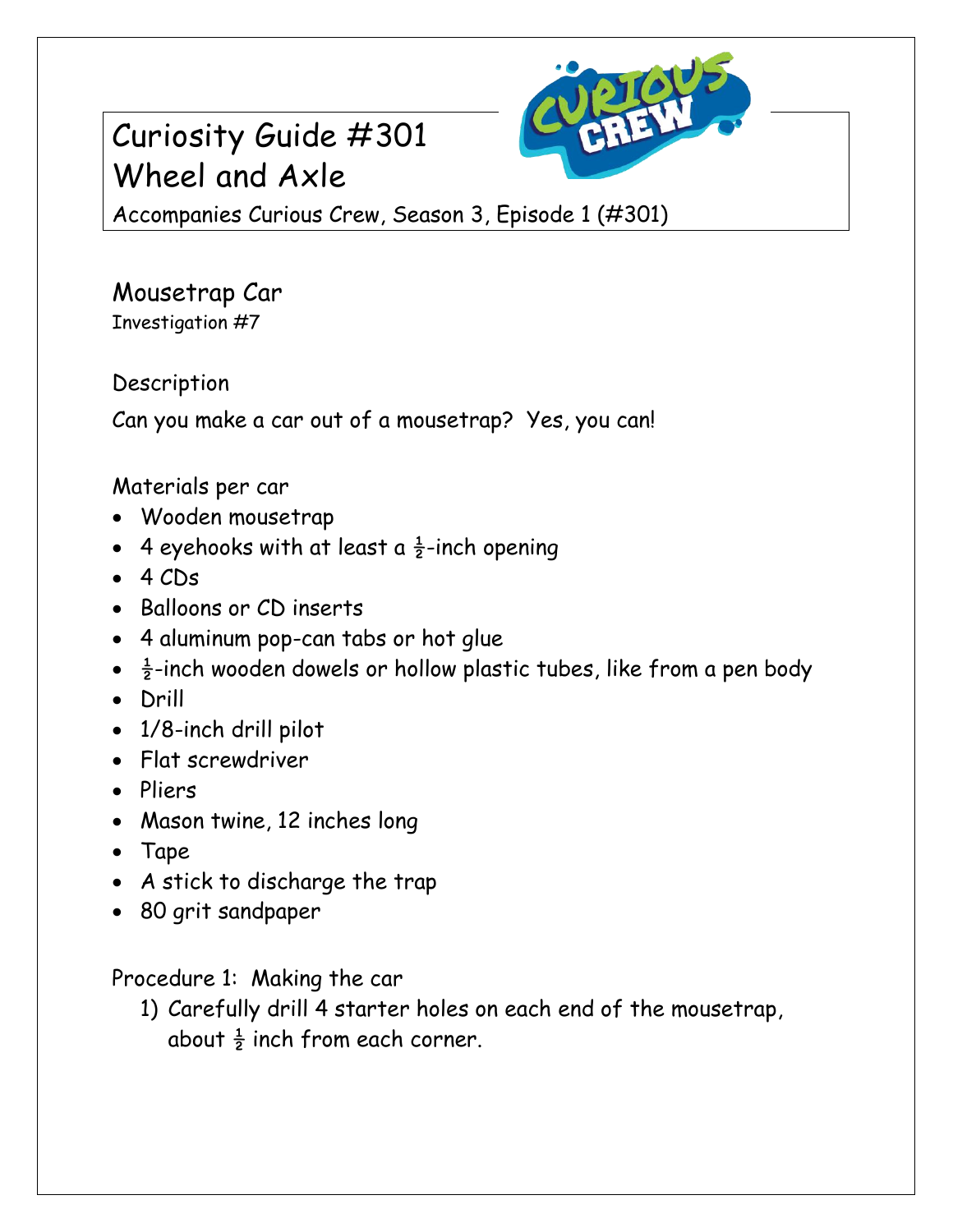- 2) Make sure that the eyehooks slide easily over the dowel. If the eyehooks are too tight, pry them open a bit with a flat screwdriver.
- 3) Screw in the eyehooks so that they extend off the front and back of the mousetrap. Be sure the partial bent opening faces up.
- 4) Cut the wooden dowel so that the dowel is wider than the mousetrap by at least 2 inches.
- 5) Drill a small hole through the dowel or one side of the pen body.
- 6) If you are using a dowel, fish the twine through the hole and tie it off. If you are using a pen body or other similar plastic tube, fish the twine out an end, tie a large knot on the end, and pull the twine back in the pen body.
- 7) Slide the front dowel axles through an eyehook, then through 2 of the pap tabs, and then through the second hook. The front will be closest to the metal bar when the trap is not set.
- 8) Center the dowel. Slide the tabs against the eyehooks, then squeeze the tabs with pliers to ensure that they stay in place. If you prefer, secure the tabs to the eyehooks with hot glue.
- 9) Repeat with the second axle and back wheels. You can tell back from front because the back wheels will have balloon tread that you will apply in the next step.
- 10) Cut the ends off the balloons. Stretch the balloons around two of the CDs to provide a better grip against the floor. These will be the rear wheels. You could also scuff the wheel edge with sandpaper or cover them in tape to improve traction.
- 11) Make the ends of the dowels or plastic tubes wider and closer to the size of the CD opening holes by wrapping the ends with the balloons.
- 12) Carefully twist the wheels onto the ends of the axles. Be sure to keep the wheels straight.
- 13) Tie the loose end of the twine around the center of the bar on the mousetrap. Secure the twine with a small piece of tape.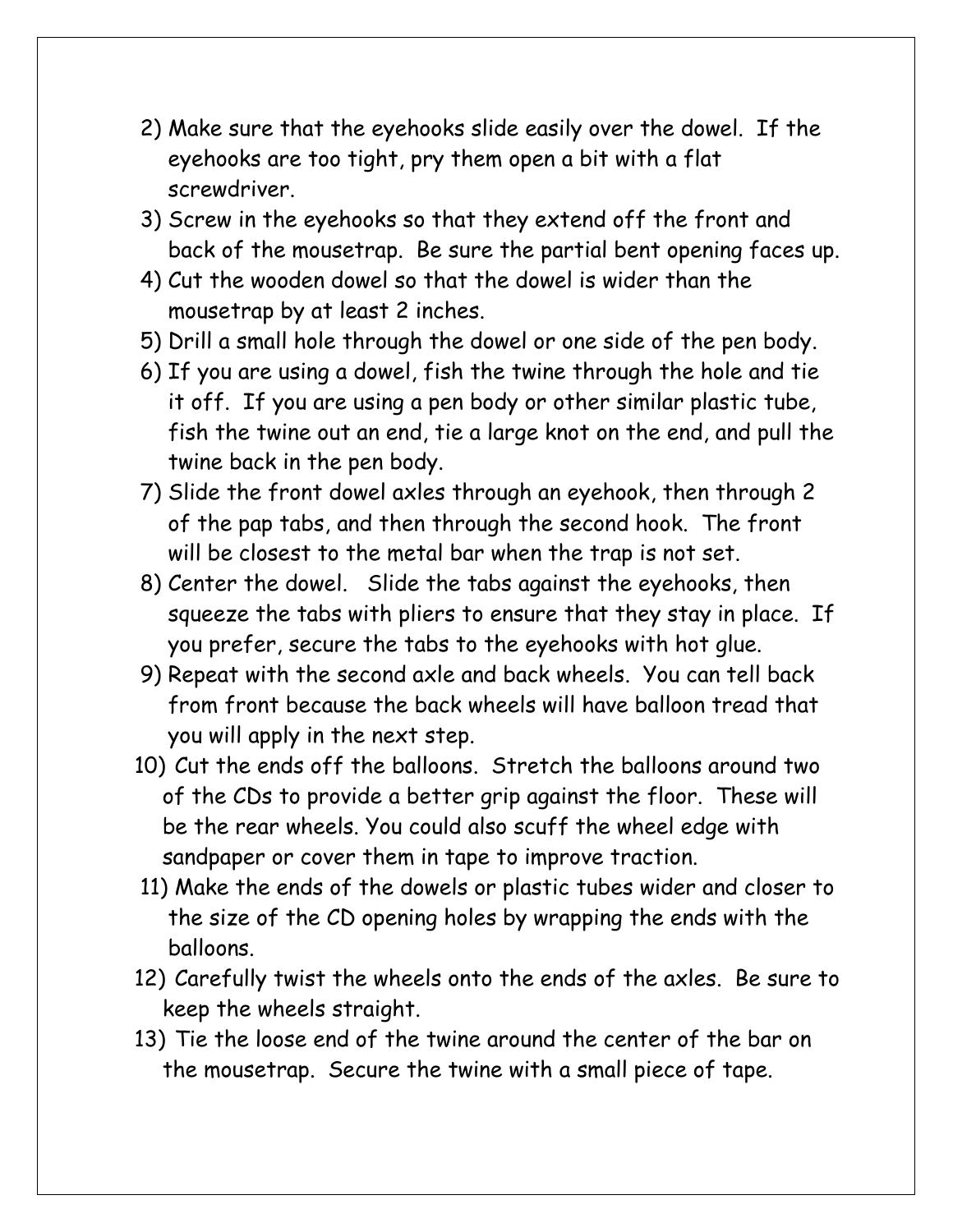Procedure 2: Testing the car

- 1) Carefully pull back the mousetrap spring, lock the spring in place, and attach the safety.
- 2) Wind the wheels backward.
- 3) Firmly hold the trap in the open position. Release the lock, place the car on the ground and let go! You can also use a stick to set off the trap and protect your fingers.

My Results

#### Explanation

The rubber-band-powered car is a good example of a wheel and axle that uses a speed multiplier. When a force is applied to an axle, the wheel itself travels more quickly because the wheel has so much more distance to cover in one rotation than the axle does. When the trap is set, the coil spring is under a lot of tension. The spring stores potential energy. When the trap is released, the bar swings back to close the trap. This quickly begins to spin the axle on the back wheels. The energy is changed into kinetic energy. The car begins to move, overcoming the friction between the balloon-covered CD wheels and the ground.